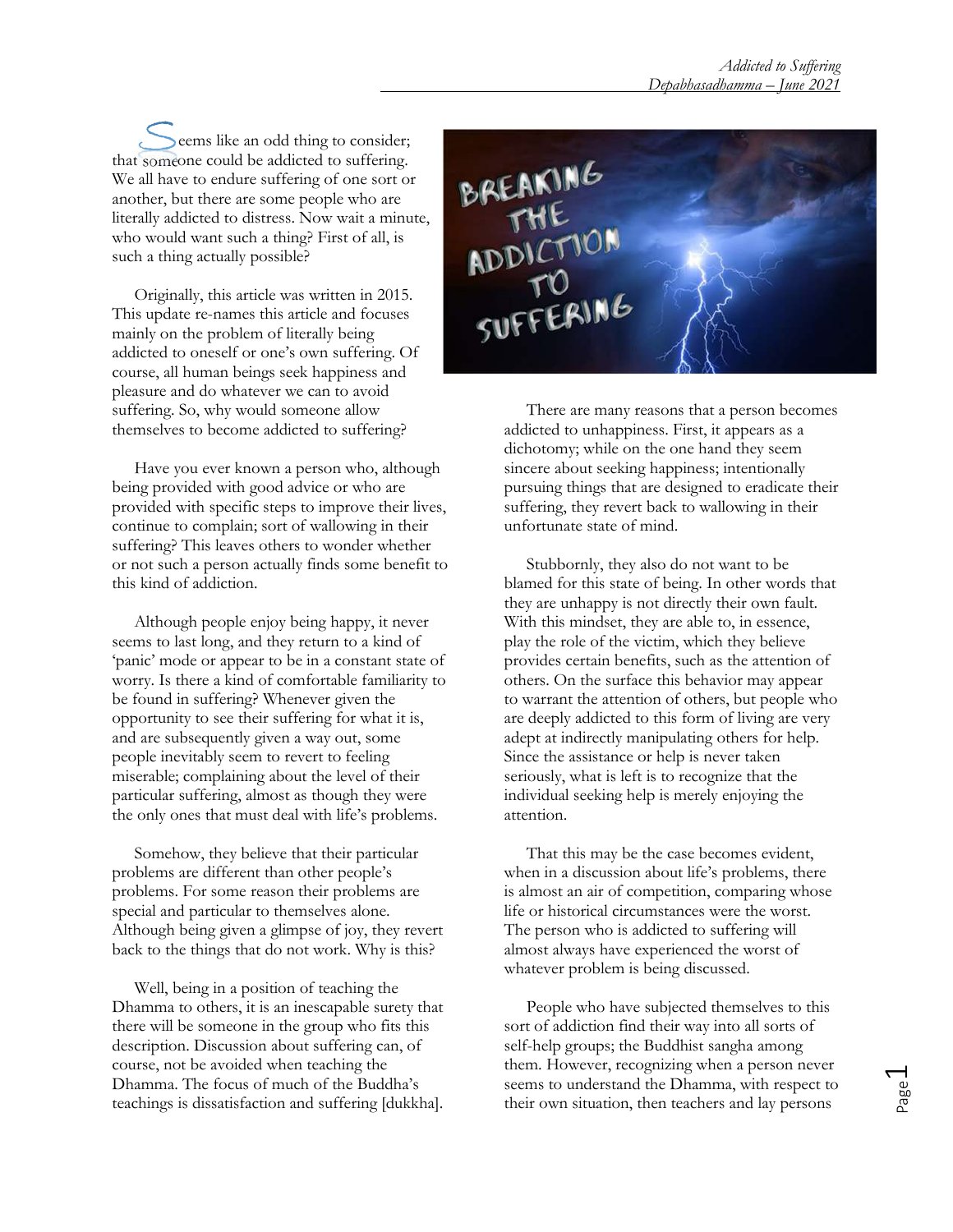need to employ more patience, but also more metta (compassion).

While there are examples of persons in the suttas that did not benefit from the Dhamma, like the Buddha, we must extend our loving kindness in such a way, so as to provide the clearest teaching possible, and this for the purpose of helping such a person to see (identify), and understand (comprehend), how and why they are the cause of their own suffering.

 Of course, all humans are the cause of their own suffering. This fact is indisputable. However, in order to understand and appreciate how and why we are the cause of our own suffering, is another matter completely, but this is the only goal of the Four Noble Truths. For when we are able to identify how and why we create our own suffering, will we be able to follow the path of the Four Noble Truths in its entirety.

## **Third Noble Truth: Cessation of Suffering**

 When teaching the Four Noble Truths, I find that there is always one or two persons who seem to become stuck at the Third Noble Truth: the truth about the cessation of suffering.

 People that are addicted to emotions, understand perfectly well, the First, Second, and Third Noble Truths. They are expert at acknowledging the suffering; expert at defining the causes of their suffering, but when it comes to the cessation of suffering, this is another story altogether. It seems as though they hit a wall.

## **Addiction to Emotions**

 $\overline{a}$ 

 Whether you notice this within yourself or someone else; if there is a pattern of suffering and struggle from one issue to another with only a brief time in between problems, then it is likely that you are addicted to emotions. If it seems as though your life is constantly peppered with anxiety, mental anguish like worry, fear, low energy caused by low self-esteem, bouts of depression, fear and particularly victimhood, it is a fair assumption the reason for this is that you are in constant need of an "emotion" fix.

### **Emotions are Chemistry<sup>1</sup>**



 The human brain reacts with split-second timing in response to our thoughts. Chemicals known as neurotransmitters, peptides and hormones, are routinely pumped into the bloodstream whenever we have an emotional thought.

 Whenever a particular emotion is repeated frequently, whether the emotion is one of pleasure or displeasure, happiness or sadness, over a substantial period of time, the body becomes accustomed to the chemicals that are associated with the prolonged emotion.

 This is exactly the reason why people become addicted to certain sense-pleasures such as, sugar, nicotine, THC, alcohol, and yes, even negative emotions. Negative emotions produce certain stress-related hormones that the body can literally crave.

 Fitness addiction is another type of emotional addiction. Sounds strange? It's not. When a person regularly engages in strenuous exercise, like running, the body produces lots of endogenous opioids<sup>2</sup> , which causes a pleasant sensation when they flood the bloodstream.

Certain organs in the body, such as the hypothalamus, produce chemicals that cause the body to experience happiness, joy, contentment, love, fun, even feelings of fulfillment. These chemicals, such as Dopamine, Endocannabinoids,

<sup>1</sup> Emotion Chemistry: https://www.amrita.edu/news/hormones-and-chemicals-linked-our-emotion

<sup>2</sup> Endogenous opioids: https://pubmed.ncbi.nlm.nih.gov/6091217/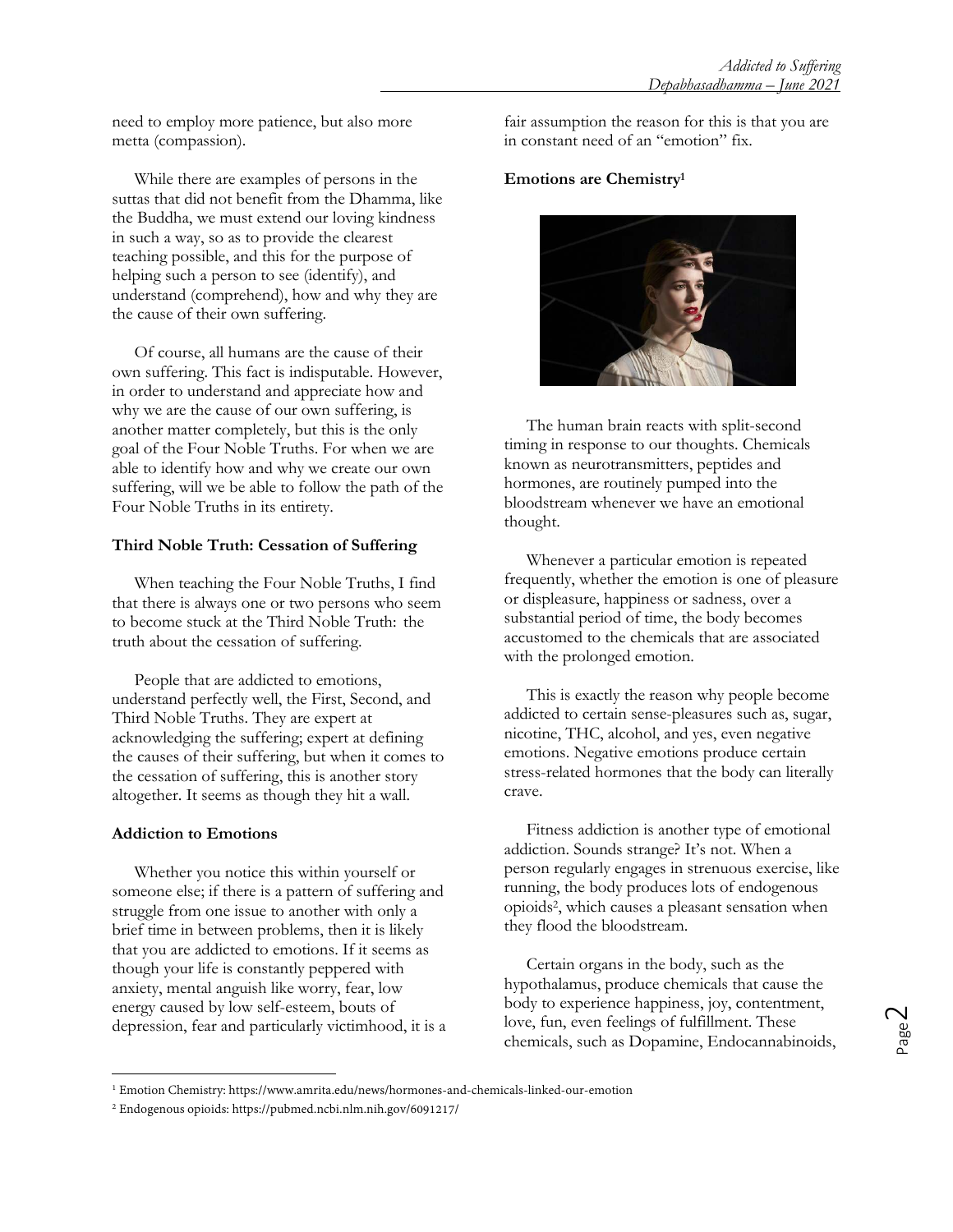Oxytocin, and Endorphins, are enormously powerful.

 One of the most powerful chemicals the human body manufactures is called dopamine. Dopamine is a neurotransmitter, released by the hypothalamus and is directly involved with our ability to focus, attention, memory, drive, muscle control and so on. Dopamine is associated with alertness, memory, cognition, happiness and vigilance. Low levels of dopamine in the body can result in depression, impulsivity, mood swings, attention deficit, cognitive issues, compulsive behavior, **cravings**, apathy and loss of satisfaction in life activities. It inhibits rational thinking, the absence of which is called schizophrenia.

Dopamine is extremely important in the brain's reward system, and elevations in its level can lead to addictive behaviors, suspicious personality, and paranoia, such as happens when a person overdoses on drugs that cause overproduction of dopamine.

While there are no food sources that can provide dopamine directly to the human body, a person suffering from low dopamine levels; depression, anxiety, worry, should consider regularly eating foods rich in tyrosine and phenylalanine: the amino acids required to manufacture dopamine. Both of these amino acids are available in protein rich foods like turkey, chicken, milk, cheese and eggs.<sup>3</sup>

Overstimulation of emotions can cause chemicals such as dopamine and cortical steroids to be released into the bloodstream. Under stimulation of dopamine, for example, is the cause of why many people overeat; which is why exercise is so very important when attempting to control one's craving for that food high.

 $\overline{a}$ 

Overeating or eating the wrong things is caused by a chemical hormone known as corticotropin<sup>4</sup> . This is the exact same peptide hormone that makes recovering from drug addiction so difficult.

Regardless of whatever addictions to body chemicals that we might have, every chemical released affecting emotions comes from the brain. Therefore, starting with the brain by controlling our thinking would be a good place to start. There is no wonder that the Buddha began his first teaching with the Four Noble Truths, which are aimed at controlling one's thinking.

## **You Are What You Focus On…Maybe**

Dr. David Sack, M.D.<sup>5</sup> has studied this and other sources of addiction. He has compiled a list of things causing addiction to unhappiness. We will consider each possible cause for this kind of addiction, identifying the source.

Possible Cause No. 1: Deep-rooted insecurity or lack of self-esteem may cause some people to feel undeserving of happiness.

**Application of the First Noble Truth: Acknowledging Your Suffering:** Insecurity and lack of self-esteem are only the effects of the root cause. You acknowledge that you suffer from selfesteem issues and insecurity.

**Application of the Second Noble Truth: The Root Cause of Your Suffering:** The root cause, or real focus in identifying the source of the suffering, is the **idea or belief** that you are not worthy of experiencing happiness; you believe you don't deserve to be happy.

<sup>3</sup> Emotion Chemicals: https://www.amrita.edu/news/hormones-and-chemicals-linked-our-emotion

<sup>4</sup> Corticotropin: https://en.wikipedia.org/wiki/Corticotropin-releasing\_hormone

<sup>5</sup> David Sack,M.D. - David Sack, M.D.,is board certified in Psychiatry, Addiction Psychiatry and Addiction Medicine. Dr. Sack currently serves as CMO of Elements Behavioral Health, a network of addiction treatment centers that include Promises Treatment Centers, The Ranch, and The Right Step. After receiving his medical degree from Rush Medical College, he completed his residency in Psychiatry at the UCLA-Neuropsychiatric Institute. He served as a senior clinical scientist at the National Institute of Mental Health where his research interests included affective disorders, seasonal and circadian rhythms, and neuroendocrinology.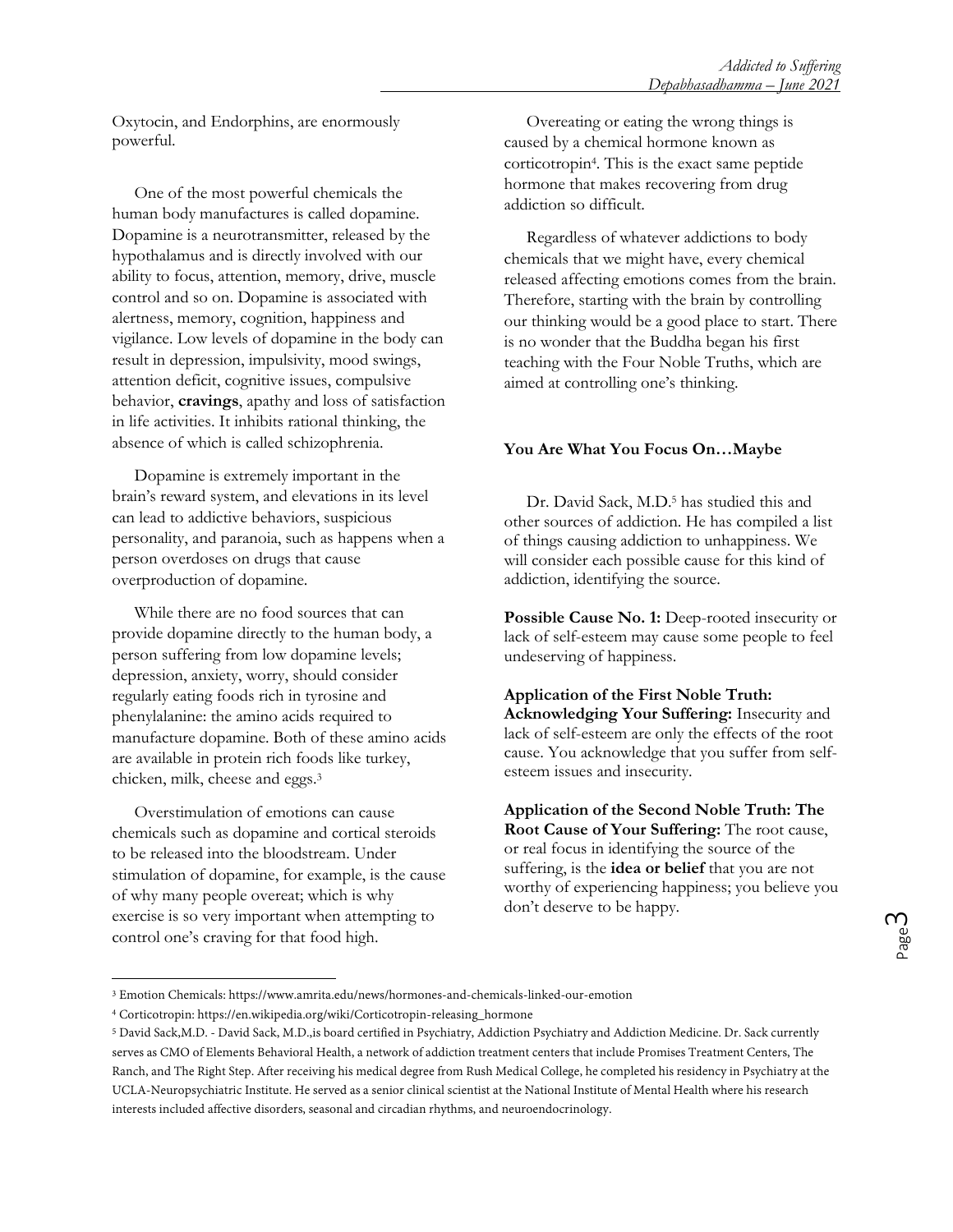# **Application of the Third Noble Truth:**

**Cessation of Suffering:** Here, you accept the fact that there is something that you can do about the cause of your feelings of low self-esteem and insecurity. The caveat here is that you must believe that this is possible and that the teachings of the Buddha are true. However, the only way you can discover this is through your own personal experience. No one can, nor is able, to convince you either of the truth of the Buddha's teaching or that cessation of your suffering is even possible. You must discover this on your own. No one, no other person, no doctor, monk or nun, can cause you to believe these things are true by mere word or testimony.

**Possible Cause No. 2:** People who grew up with a parenting style characterized by excessive discipline and unrealistic expectations may have learned to equate unhappiness with love and success.

**Application of the First Noble Truth: Acknowledging Your Suffering:** Equating unhappiness with love and success, are the symptoms of the root cause. Acknowledging that in fact you DO equate love and success with unhappiness is the first step. The first three Noble Truths are all about inquiry; investigation, and opening up your thinking to possibilities. Acknowledgment that your parents' methods of child rearing is the root cause of your suffering may be correct, and is certainly worth exploring.

**Application of the Second Noble Truth: The Root Cause of Your Suffering:** However, the root cause may appear to be one's parent's excessive discipline or unrealistic expectations, but the fact is, this has merely caused you to equate unhappiness with love and success. Roots support the tree, and directly affect the health and appearance of the tree. If a tree or plant is stunted in some way, the cause can be found in the roots. Digging up the roots allows you to identify the cause of **why** the tree is stunted.

## **Application of the Third Noble Truth:**

**Cessation of Suffering:** Abandoning or doing away with one's parents will certainly not cease the results produced by the cause. Now that you have acknowledged the thing that you suffer from, (this one thing), and have accepted the root cause of

the suffering, you can now investigate the cessation of the suffering. Your focus now switches away from the cause of the suffering, and is redirected onto the object of suffering itself; namely your habitual thinking of equating unhappiness with love and success.

 Do you understand how the first three of the Four Noble Truths work? Now, try using these first three Noble Truths with each of the following circumstances. Practice at identifying and acknowledging the First Noble Truth, the Second and the Third. Soon, you will find that doing this exercise will help you with your own addiction to unhappiness.

- Lifelong struggles with trauma or other negative experiences may fuel an unconscious desire to continually return to the status quo of unhappiness.
- Some people who seem comfortable in their misery actually may be suffering from an underlying mental health disorder.
- Some people pride themselves on realism, believing that being practical or realistic also means focusing on the negative.
- Because of decisions or experiences in their past, some people are consumed by guilt or regret that they cannot overcome. Instead, they choose to punish themselves and/or others.
- Some people are afraid to feel joy since positive feelings might be a "setup" for disappointment.
- The prospect of happiness strikes fear of the unknown for those who have never felt anything but unhappiness.
- Dissatisfaction becomes a motivator to work harder, change jobs, eat healthier, spend more time with friends and family, or prevent unwanted behaviors or situations.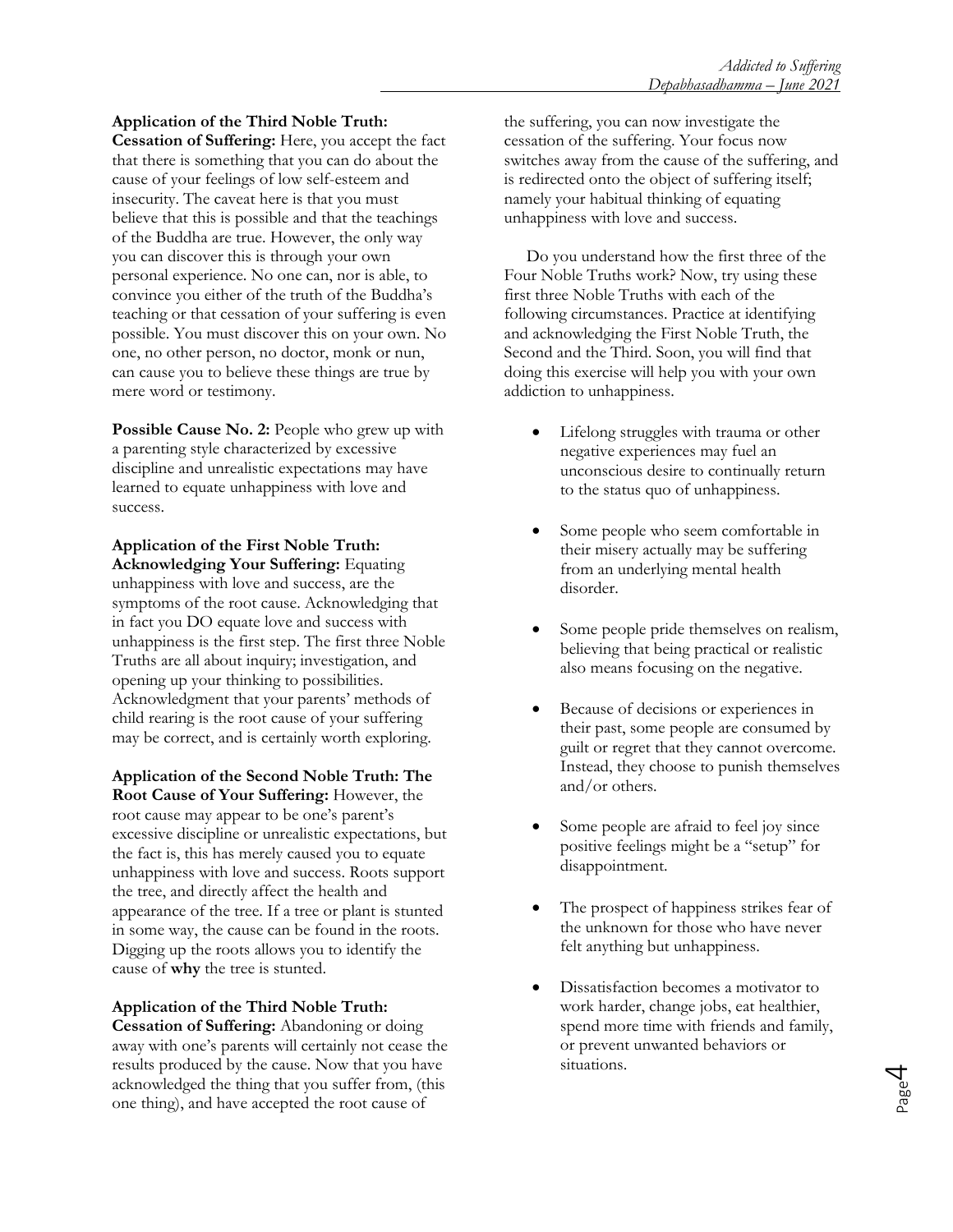Some people make it a personal mission to take on the world's problems as their own. While noble in some respects, these individuals cannot allow themselves to feel happiness when, for example, people are starving or global warming is damaging the planet.

In order to discover any cause for one's dukkha (stress & dissatisfaction), one must be aware of the suffering that they are causing themselves. To do this, the sufferer must be willing to at least look at, and consider, the causes. However, in order to see how their behavior instigates and keeps their suffering going, the sufferer must be willing to identify a solution, and then be willing to embark on a path in order to successfully eradicate the thing which is the root cause of the suffering.

If you feel that one of Dr. Sacks' causes seems to fit a description for the cause of your stress, then the next step is not to confide in another, rather to sincerely examine the things that cause you to live as you do, with negativity, hopelessness, perhaps feeling broken all the time. For some people, this broken feeling is a neverending cycle of disappointments in yourself, because it seems that you are always trying to play catch-up with those around you who do not suffer as you do. Perhaps you wonder what it is that makes you unable or incapable of resolving your problems.

## When Unhappiness is all You Know

 Addiction to stress, distress, unhappiness and worry, can affect a person's entire life. Perhaps you have spent a good part of your life, perhaps most of your childhood, being accustomed to feeling broken or unhappy. You may be under the delusion that this thinking is okay, and the excuse to keep thinking this way is that you don't know anything else or any other way to be. Well then, isn't it about time to explore other possibilities, if one exists that will change your way of thinking and possibly even eradicate your suffering? When would now be the right time?

 Many people seek counseling help; psychologists or psychiatrists, in order to understand their own self-imposed suffering. While this may certainly be recommended for persons who are affected to the degree of mental or emotional incapacity, there is however, another solution.

 The entire life of the Buddha was marked by his teaching of suffering. His solution to gain the ability to understand suffering and the eradication of suffering is the process known as the Four Noble Truths. However, the Four Noble Truths can only offer an individual a guarantee of success if, and only if, one follows the path; the remedy; laid out by the Buddha.

### **Meditation**

 Of all of the methods for understanding one's suffering, meditation is at the top of the list. For without the ability to meditate correctly, one would find it difficult to focus on identifying the elements of their suffering, which is probably the most integral step.

 Meditation can, of course, be used for many things. There are many different forms of meditation besides samatha (tranquility meditation), and vipassana (insight meditation).

 The purpose of meditation, particularly samatha meditation is specifically to gain truth and wipe away one's own delusions. Also, samatha meditation must go beyond mere intellectual understanding of the truth about one's own suffering. So, initially, the purpose of samatha meditation is to put an end to one's ignorance about one's own suffering, and to clarify our own cravings.

 Many people report observable changes in themselves after meditation. However, if the result of your meditation never seems to produce this clarity, and one's attitudes toward their cravings, then it is clear that something is not working. That something can usually be found in one's intentions for meditating. One must understand that the approach to meditation must be purposeful, not merely to relax. The only method that the Buddha was able to cause his own selfawakening was through meditation.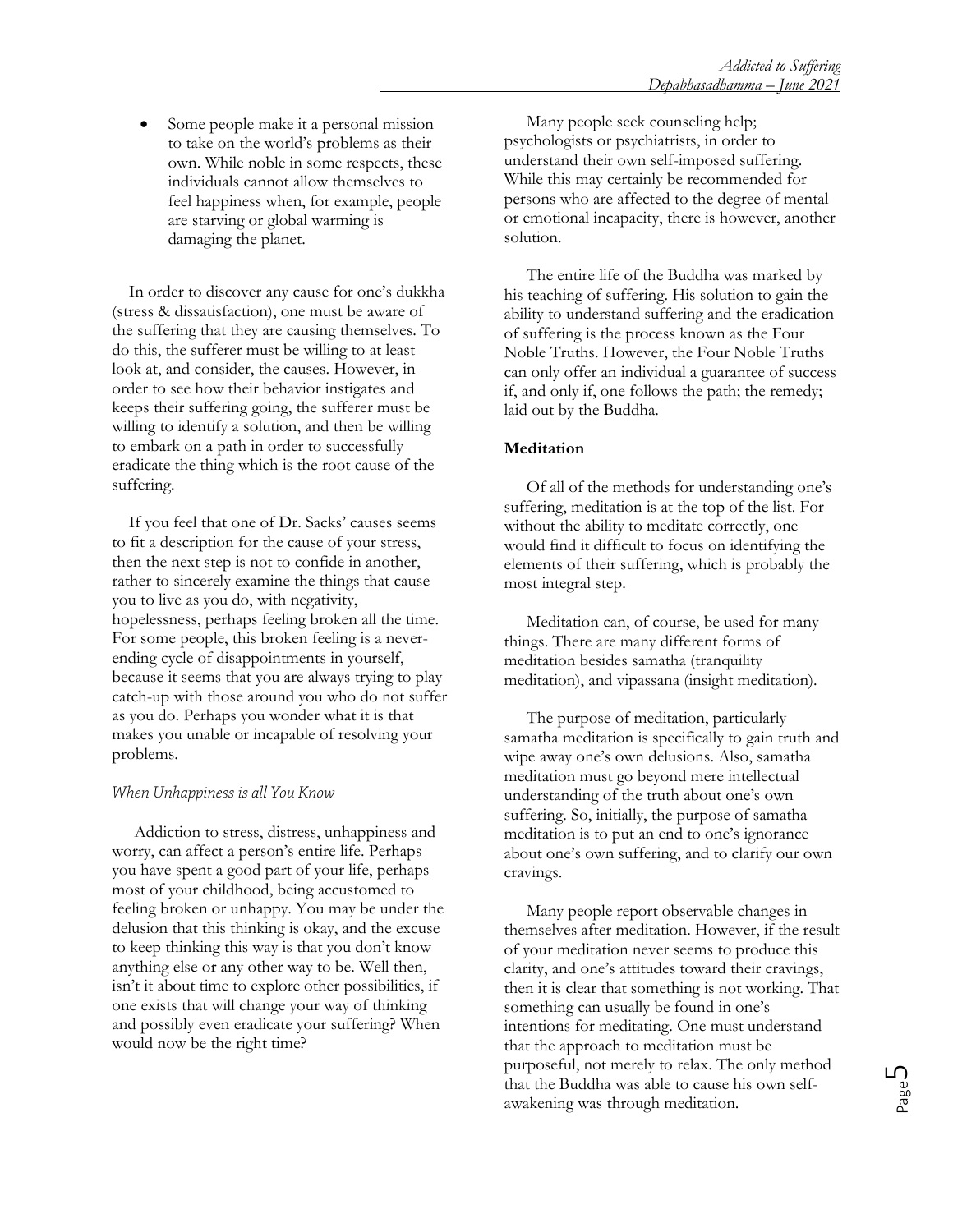It is therefore, not enough to have visions of color, light or anything else during the meditation session. For one who actually understands the purpose of meditation, these things are of no significance. Giving an inordinate amount of attention to the things one experiences during meditation can be downright dangerous from a psychopathological standpoint.

In the Theravada Forest tradition, there is a method of meditation known as kammatthana. The most important part of this method is to keep awareness of one's breath. In this way, thoughts are redirected onto an object, the object being the in and out breath.

The word kammatthana means, in literal translation, a basis of work or a place of work, which focuses on the contemplation of particular meditation themes for the purpose of bringing a meditator's awareness to the forces of defilement (kilesa), craving (tanha), and ignorance (avijja) that may become uprooted from brain thinking.

Different devices are used in various Buddhist traditions. Overall, it is permissible to use certain mental devices as points of focus to sharpen one's attention. These devices are also dependent on the meditator's choice. Such focal points can be almost anything, meaning anything that will redirect the meditator's brain thinking and focus on an object.

Mental devices that have been commonly used are things such as concentrating on a spot on the floor, a hole in a wall, some metal object, the earth, color or the Buddha himself. These methods, though not all, can be found within the Pali texts known as the Visuddhi-magga. The Buddha gave objects of meditation according to the meditator's characteristics. This is important to note, because it is very beneficial that a meditator choose an object, particularly a mental object, that is specific to their own circumstances.

If the meditator is suffering from an addiction to a particular emotion or repetitive behavior due to being addicted to unhappiness, then the choice of a meditation object that coincides with this would be most beneficial. However, a word of

caution, the object of meditation that is chosen should be within the comprehension of the meditator. For example, choosing a mental object, such as String Theory in Quantum Physics, might be a bit complex for the average meditator. For one who experiences an addiction to unhappiness, stress or emotional unrest, perhaps the mental object of focus might be to choose the emotions that are most recursive.

The idea is to identify the cause of the unhappiness, and to counteract the strong tendencies one has. For example, if one is attracted to indulging in the effects of unhappiness and suffering, then it would be recommended to meditate on a time when happiness was experienced.

Likewise, if one is, say, attracted to sensual desires, such as the taste of delicious food, it might be recommended to meditate on a body that is overweight, ugly and obese. The purpose of which is to create a kind of offset or counterbalance mental awareness of repulsion. The goal of which is to eventually reach a mental state where neither attraction nor repulsion exists. This is what is known as skillful means in Buddhist parlance; neither a liking or disliking.

#### **Four Important Factors of Meditation**

 For beginners, Samatha Bhavana or the development of mental tranquility with concentration, the easiest starting point is the breath.

 The goal in samatha meditation is to cause the brains thinking to become still, and clear. Picture a serene pond, where the water is still and unmoving, as though it were made of smooth glass. The water is completely free from disturbances of any kind. This still water reflects all things as they actually are, and distorts nothing, but mirrors everything just as it actually is.

 This is how we must approach the awareness of tranquility (samatha) meditation. In order to reach this state of meditation, one must first be willing to work toward focusing on the breath.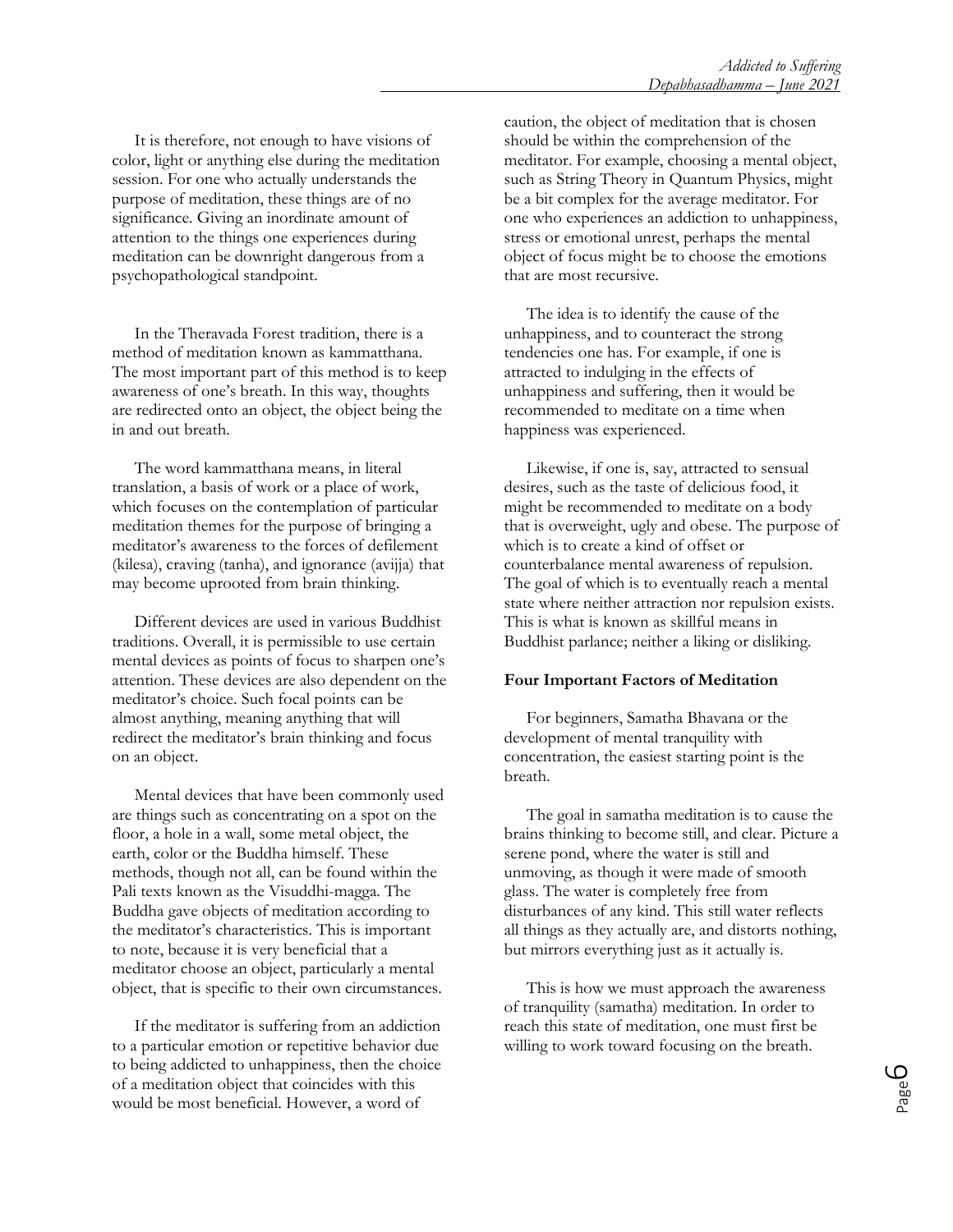While this may not seem very exciting, mystifying or fun, it is the basis for all meditation, and is the only path toward more insightful meditation, known as vipassana.

 There are four distinct paths to one's successfully achieving samatha (tranquility). These four describe the mental state of alertness needed to achieve this, which are:

### **Chanda** (**desire**):

This is a skillful desire, a skillful means of focusing on the breath. The meditator must develop a sort of welcoming, approachable interest in their breath for the purpose of keeping track of the breath's movement, into the body and out of the body.

### **Viriya** (**persistence**):

If first you don't succeed, try, try again or as Buddhist bhikkhuni, Pema Chodron says, "fail, fail again, fail better." Allow yourself to be meticulous with regard to everything related to the breath. You are in-charge of the breath.

## **Citta** (**attention**):

Focus your attention onto the breath and nothing else. If your attention strays from your focus on the breath, calmly notice this, and refocus. Being observant on something that is so omnipresent such as one's breath seems a bit boring. So, you must be diligent and keep trying to focus your attention on the breath. The breath doesn't simply interact with the nose. The action of breathing involves the lungs, the rib cage, the heart, the stomach, and all parts of the upper, middle and lower parts of the body. Literally, the oxygen permeates every part of the body, until it quite literally oozes out of every pore. So, there's not nothing to focus on.

#### **Vimansa** (**discrimination/discernment**):

 Keeping focused on the in and out breath means developing discernment, discriminating between the sensations of the in breath and the out breath. Does your breathing feel natural or is it forced? Are you overcompensating by extending the rib cage to take deeper breaths than you normally would? Your breathing must feel natural; must be natural. Discernment of the in breath focuses on the feeling of coolness of the air entering your nostrils, and the heat of the out breath coming out of the mouth.

 Again, while these four steps seem to be mundane, that is actually the point. Focusing on something so mundane as the in breath and the out breath is part of the reason for these four factors of meditation. The other reason, of course, is to re-train the brain to focus when you want it to focus. When the brain is taught to be tranquil, the mind becomes active. In other words, while the brain is calm, one's pure consciousness has an opportunity to be seen and understood.

 Using this method to steer the brain's thinking and chattering away from unhappiness, distress, worry, and so on, is the first step toward recognizing your addiction to certain emotional states.

 This will, of course, seem foreign to you at first. Your brain and emotions are not accustomed to being calm. You will likely experience the tugging desire to create some unhappy or worrisome event in order to experience what you believe is normal. On the other hand, if your addiction is focused on your unhappy circumstances in life or the sorrowful outlook you have developed about your own life and person, you may feel the tugging desire to revert to a hopeless, sad, sorrowful way of feeling.

 Remember, it is recurrent and repeated meditation, focused on one's breath, that will retrain the brain. It is a commonly held fact that when brain neurons are no longer associated with certain behaviors and thoughts, the neural connection ceases to exist. Neural connections will literally die, rebuilding a new neural connection with whatever replaces the old one.

Perhaps this could be an object that one might use to focus on; the neural connection of unhappiness becoming disconnected and remade with happiness, contentment or merely the joy of shedding one's ignorance and replacing that ignorance with understanding.

Page<sup>7</sup>